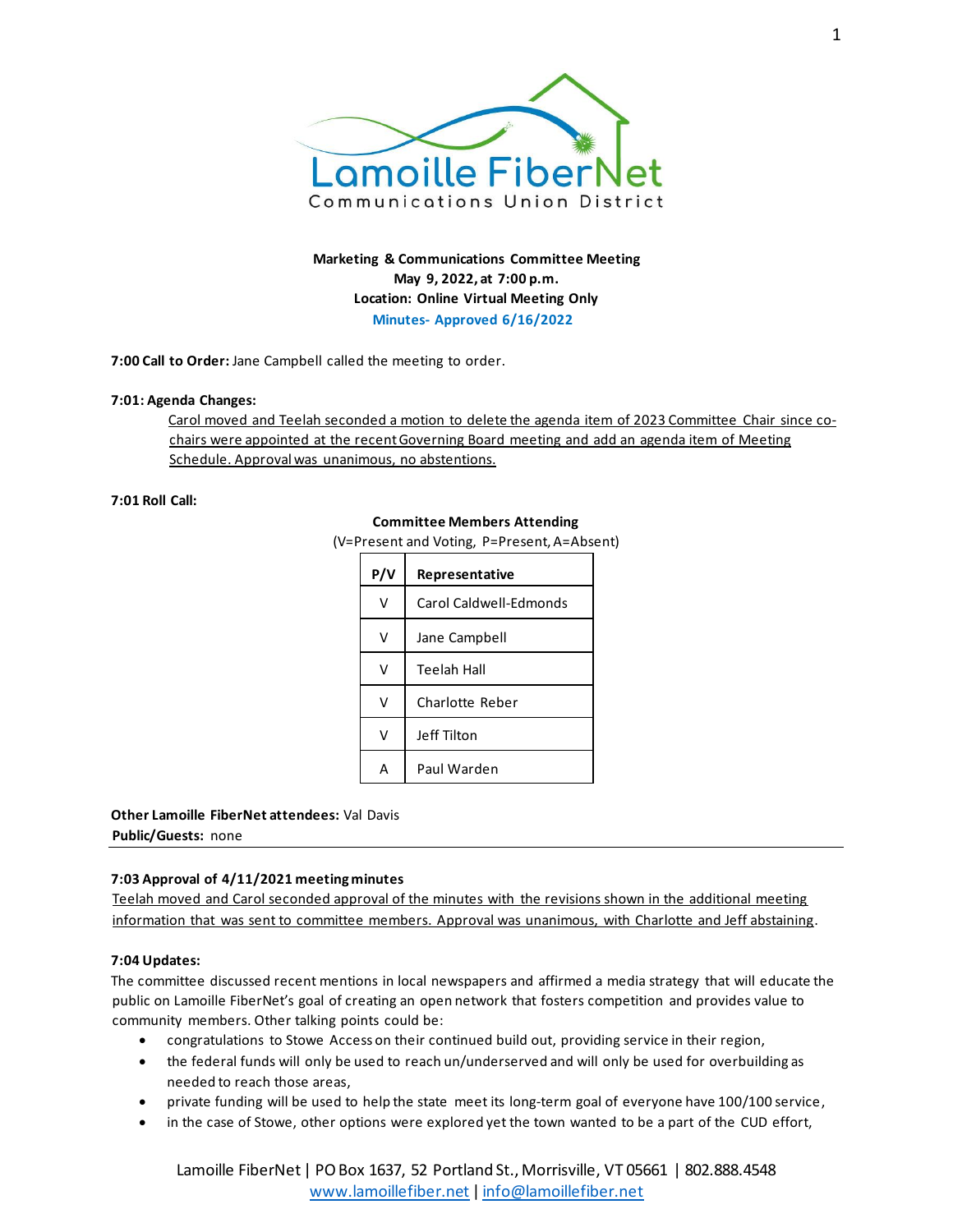• Stowe access or any other company can also operate on the network.

The committee also discussed the fact that, even though it's not the CUD's intention to be disruptive, Lamoille FiberNet's network will likely provide competition for existing providers.

### **7:11 Media Releases/Posts**

Plan for upcoming media outreach is in the table below. The committee also noted that:

- o Lamoille FiberNet may need to launch a presence on social media platforms sooner than planned.
- o Front Porch Forum tends to be a hit or miss approach to outreach.
- o Lamoille FiberNet may need to upgrade its Front Porch Forum level (Val will research costs) or ask Governing Board members to post individually to boost the CUD's presence for the ISP announcement.
- o The community-wide survey will be revisited in the future.
- $\circ$  If Google Fiber agreement is finalized, we may need to work with them on marketing/outreach.

| <b>Release Date</b>                                          | Item                                                                                                                                                                                    | Who                                      | <b>Deadline</b> |
|--------------------------------------------------------------|-----------------------------------------------------------------------------------------------------------------------------------------------------------------------------------------|------------------------------------------|-----------------|
| Early May - FPF                                              | Treasurer position posted                                                                                                                                                               | Val                                      | 5/15/22         |
| Late May                                                     | Open w GF announcement (if final<br>and board approved), then do<br>educational post on who we are,<br>what we're doing, etc.<br>(See below for big media push re<br>ISP announcement.) | Carol CCE                                | 5/26/22         |
| Early June                                                   | GF announcement, (if final and<br>board approved), plus repeat of<br>educational post on who we are,<br>what we're doing, etc.                                                          | Carol CCE                                | TRD             |
| Early or Late June,<br>depending on GF<br>announcement - FPF | Comprehensive training<br>opportunities via State Colleges                                                                                                                              | Val (he's on the<br>training task force) | TBD             |

#### **7:30 Rebranding**

| Late May - Rebranding | Update all letterhead, reports,<br>templates, etc. | Lisa   | 5/13/22 |
|-----------------------|----------------------------------------------------|--------|---------|
|                       | Design/Buy office signage                          | Val    | 5/13/22 |
|                       | Website refresh $-$<br>install Atahualpa           | Val    | 5/13/22 |
|                       | Website refresh - complete                         | Teelah | 5/13/22 |
|                       | PowerPoint Template                                | Val    | 5/13/22 |
|                       | Prep newsletter for launch                         | Teelah | 5/13/22 |

#### **7:32 Newsletter**

- $\circ$  The newsletter will be quarterly, and its priority audience will be community members who are un/underserved in terms of internet access within our 5800 addresses.
- o The newsletter will include "read more" links to additional content on the website.
- o The newsletter will be both electronic and, to better achieve our 40% take rate, will also be hard copy, and it will be augmented by hard copy postcards and posters regionally targeted when the CUD will soon offer service in that region.
- o The printed materials will be widely distributed (Town Clerk offices, laundromats, libraries, general stores, etc.).
- o The contact list will be kept in MailChimp rather than the current spreadsheet.